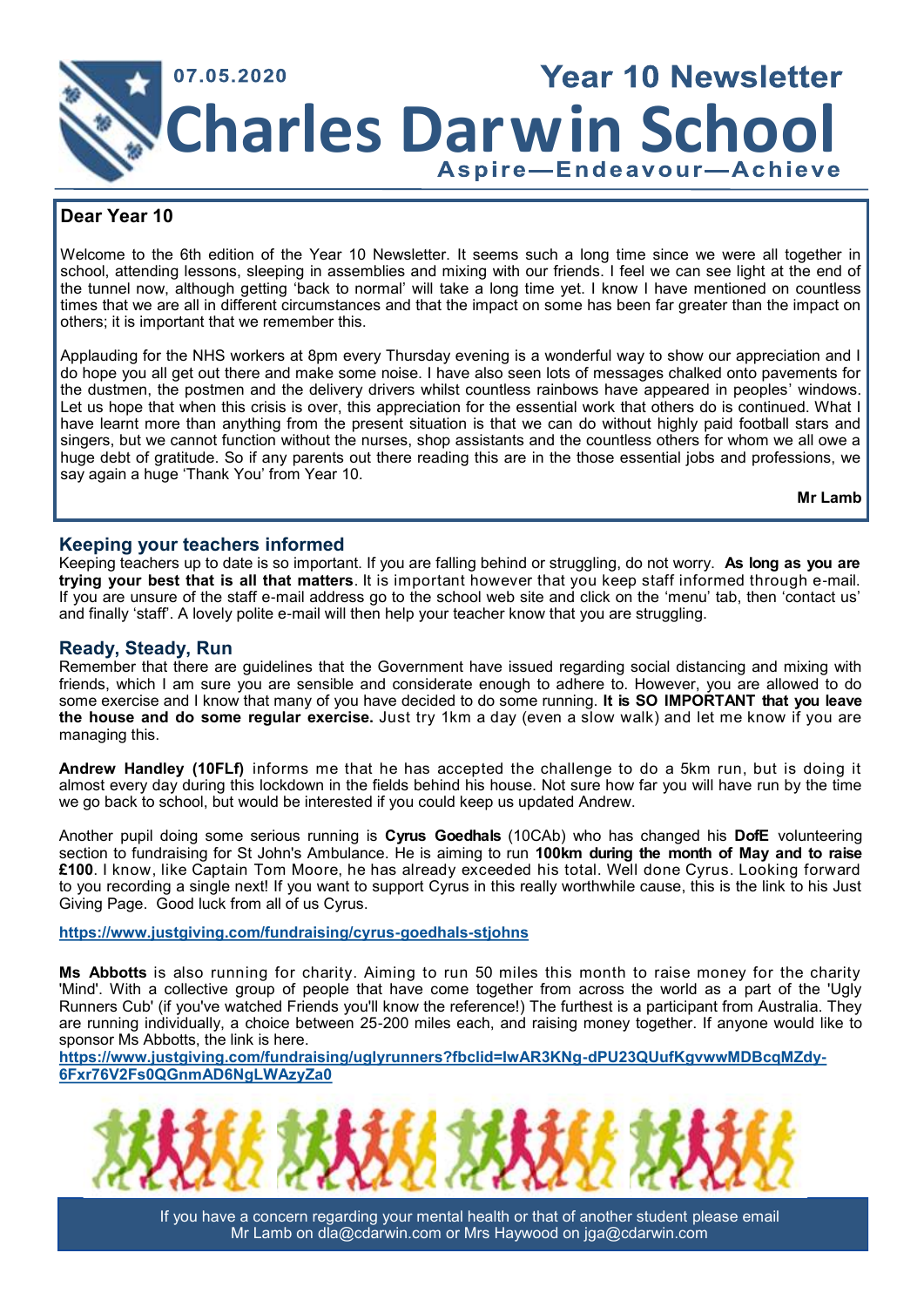#### **Something from the History Department**

There is a really good History book called 'The Five' which is the untold story of the victims of Jack the Ripper. This is great for the History pupils, many of whom are about to start the Crime and Punishment part of the course which has a focus on the East End of London in the 1880s. Mrs Davies really recommends this book and it was certainly a Sunday Times #1 Bestseller. Google it and see what you think.

Continuing on our History theme. Friday  $8^{th}$  May is the 75<sup>th</sup> Anniversary of the end of the Second World War. Friday is a Bank Holiday and should be a time to reflect on the sacrifice that was made by so many and the need to ensure that nations work together to avoid a conflict of this magnitude in the future. In the present climate, these two lessons seem as appropriate today as they did in the past.

**Attached to the Newsletter this week is a History Challenge** which Ms Zysemil has put together. Please do have a look at this. There are links to view and challenges to complete. I would love you to take some photos and send them to me.

#### **Something from the Languages Dept**

Ms Wood is promoting the joy of watching a foreign film during the lock down. She writes: Why not watch a French or German TV show? It is both a fun and efficient way of improving and maintaining your French, German... or even Swedish?! Channel 4 online has a whole free section dedicated to foreign Dramas/TV shows called 'Walter Presents'. Netflix and Amazon Prime are also quickly adding French/German TV series to their online catalogues. Make sure the audio is in the French/German language and you can have the English subtitles on to help. Of course, do always check the age-rating of the programme/film first and also with your parents that it is okay for you to watch.

My personal favourites on Channel 4 'Walter Presents', so free to watch, are: the popular German series 'Deutschland 83' (there has been a follow up series: Deutschland 86 and Deutschland 89 is set to air this year). It's a compelling thriller set in Germany in 1983, at the height of the Cold War. It's a fast-paced and irresistible cocktail of action movie, political drama and spy story.

Also, the fast-paced French drama 'No Second Chance' (une chance de trop). A doctor is attacked, her husband gets killed and her daughter kidnapped. Outraged, she decides to lead her own investigation. This fast-paced thriller adapted from a Harlan Coben novel is addicting! Both these series are age-rated 15, so do double check with your parents first before watching.

'Sophie Scholl' is another good German film based on a true story... die weisse Rose (White Rose) German resistance group against the Nazis led by Sophie Scholl and her brother Hans. This is a lower film rating so fine for Year 10 too – especially for History students who might know about these extremely brave siblings. (Mr Lamb recommends the film Downfall - a compelling film about the last few months of Hitler's life and the end of the Nazi regime. It is absolutely brilliant (but rated 15). I defy anybody not to find this a memorable film.)

Thank you, Merci, Danke, take care.

# **Ms Wood**



Last week Kelsey King shared her baking experiences. This week Erin Hartley shares some pictures of her scrumptuous cakes with us. Baking and running seem to be the new past times with many of you. Well done and keep the



photos coming in please.

I have received information from Mr Desai, who also informs me that he has been doing some cooking – being supervised by his Mum (from Masterchef he claims) whom he is looking after during the lock down.



Clearly reluctant to share a photo of what he has cooked, he did instead share this very appropriate photo...but which one is Mr Desai?

# In a world where you can be anything, Be Kind!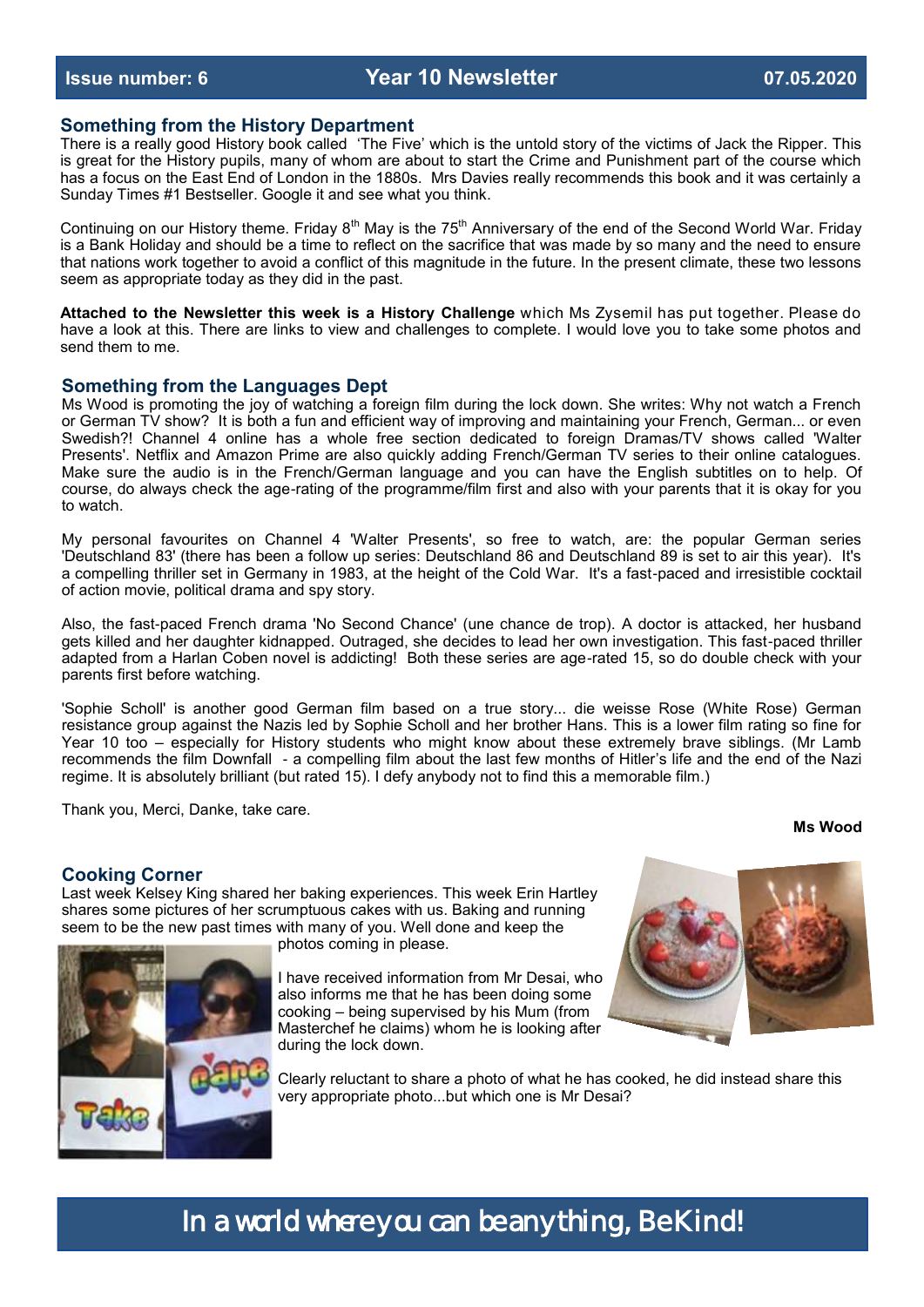### **Issue number: 6 Year 10 Newsletter 07.05.2020**

#### **The 5km challenge** continues. . .

This week Oscar Godwin (who was nominated by Joel Berry) ran his 5K. I have seen the evidence and the time he ran it in – I won't share it with you because it puts me to shame – and nobody can do this! Oscar has nominated Ben Norsworthy and Kwame Opoku-Ware. I look forward to hearing from them next week and very well done to you Oscar for taking up the challenge. **Remember all those who prove to me that they have done some (any) running (or other exercise) during the lockdown** - **I will organise something for when we return to school. I am keeping a list.**

**A Special Mention** this week goes to **Sam Sleath (10EKa)** who has clearly kept himself busy over the weekends. He has engineered a playing mechanism to a piece of computer software that is controlling the playback (I have no idea what this means – Ms Mace wrote it). It is a midi glockenspiel which can be controlled either through a keyboard or a midi file. I have heard what this can do and agree with Ms Mace that it is so so clever. Click and see what Sam has done...... This is real Music Technology

[https://www.youtube.com/watch?v=Inf9nKQ\\_\\_84&feature=youtu.be](https://www.youtube.com/watch?v=Inf9nKQ__84&feature=youtu.be)

As you know Year 10 are being heavily encouraged to use the GCSEPod. In some subjects this is being set as specific work, in other instances we are hoping that the education on demand students are using this facility if they have any



sessions to familiarise parents on the best way to use this facility.

The birthdays we have missed last week, so from all of us

HAPPY BIRTHDAY!

Alastair Wilson

We hope you were able to celebrate in some way.

(Oh and it was mine too – so Happy Birthday me!)

**Please use the link below if you wish to make a booking**. I took part in a webinar this week and it was excellent. Issue 4 of the Year 10 Newsletter carried instructions for pupils on how to log in if they have not yet done this. Any problems – please e-mail me: dla@cdarwin.com

[https://members.gcsepod.com/shared/help-centre/help\\_centre\\_categories-gcsepod-newsletters/gcsepod-webinars](https://members.gcsepod.com/shared/help-centre/help_centre_categories-gcsepod-newsletters/gcsepod-webinars-for-cpd-and-parent-power-29-04-2020)[for-cpd-and-parent-power-29-04-2020](https://members.gcsepod.com/shared/help-centre/help_centre_categories-gcsepod-newsletters/gcsepod-webinars-for-cpd-and-parent-power-29-04-2020)

#### **Something to make you laugh (perhaps)**

Q: Why couldn't the leopard play hide and seek? A: Because he was always spotted.

Donald Trump was in Japan. Someone mentioned Pearl Harbour. He denied ever meeting her...

I saw a documentary on how ships are kept together. It was Riveting!

I needed a password eight characters long so I picked Snow White and the Seven Dwarves.

Another Parrot joke (of course) : A man owns a parrot that can't stop swearing. So he says to him, 'If you don't stop swearing, I'll put you in the fridge.' The parrot keeps on swearing. So he puts it in the fridge. Five minutes later, he takes the parrot out of the fridge, and says to it, 'Are you going to stop swearing?' 'Yes,' says the parrot. 'But what did that chicken do?'

(This is a joke I enjoy telling my own mother in law)… A child asked his father, "How were people born?" So his father said, "Adam and Eve made babies, then their babies became adults and made babies, and so on." The child then went to his mother, asked her the same question and she told him, "Like Darwin said, we were monkeys then we evolved to become like we are now." The child ran back to his father and said, "You lied to me!" His father replied, "No, your mum was talking about her side of the family."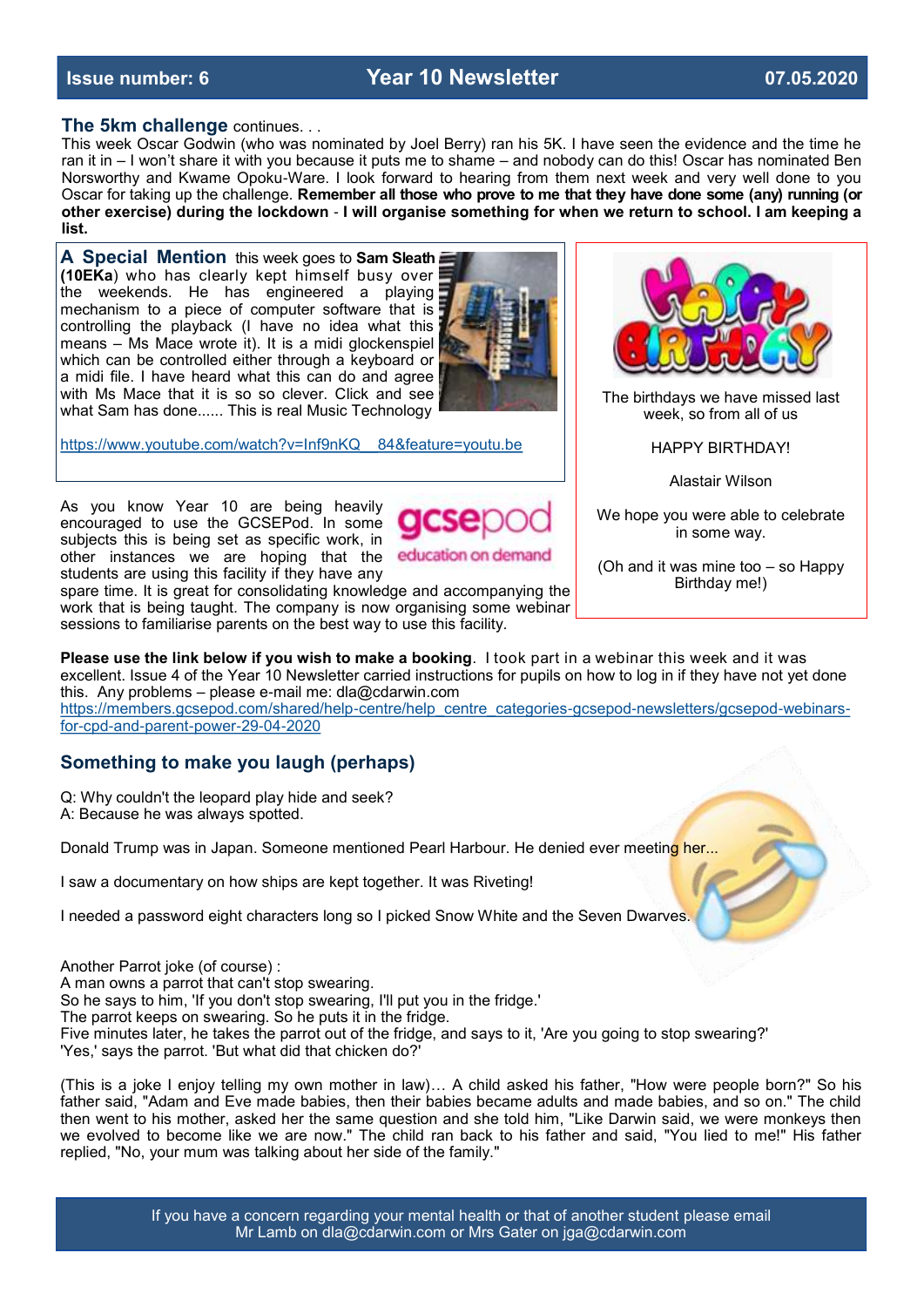#### **English**

In the race to be best class for English Literature GCSEPod tasks, Miss Playle's class were leading the field, with Mrs Holloway's, Mrs Mote's and Mr Nunn's classes all gaining ground. Then suddenly, Mrs Pitt's class came from nowhere to beat them all with a brilliant final gallop. Next week. . . let's see. . .

# **MR LAMB'S SHOUT OUT'S**

**Loads of shout outs again this week! Well done to all of you and in particular to those pupils whose names are appearing for the first time. As always it is wonderful to see so many of you appear in this list. Your teachers clearly think highly of you which is why they are so keen for your names to appear. Do keep up the hard work and if you are not here today – aim to be included next week!**

**Callie Louise Fossey** – Callie has our first shout this week after showing real improvement in her History work which has pleased Ms Zysemil immensely.

**Leon Hickman, Abbey Leonard, Demi Stracey, Erin Hartley, Oscar Godwin, Bobbi Shaumba, Jemma Watts and Yasmin Cazalet Smith** – all these pupils are Ms Zysemil's 'Stars of the Week'. They have been very organised and mature with staying on top of their work. Well done all of you.

**Tiffani Edwards and Amadeus Addotey** – both students had a great first draft of their speaking and listening speeches for Mr Nunn.

**Chardney Prata Neto** – produced some great literature work for Mr Nunn. 'A great effort' says a happy Mr Nunn.

**Liam Ricketts** - produced a well-planned shooting script in Media for Mr Nunn and is continuing to produce good work.

**Ben Sarll** – Ben's mention comes from Dr. Piercy who states that he has been excellent in keeping up with all the work.

**Kelsey King** - has been producing some wonderful History work for Mr Lamb. Always presented punctually and always with a friendly note to make him smile!

**Emma Spear and James Oakes** – their mention comes from Mrs Quinn who is 'delighted with their amazing effort with History work. They are obviously checking their work each day and are so prompt at completing the work! I am very impressed with how well they are doing'. Well done to both of you. Mrs Quinn is clearly impressed.

**Elliot Mote and Darren Green** – more History mentions here, this time from Mrs Davies. These two are now doing well with History work....after a slow start – well done both of you.

**Lauren Rufford, Liam Rickets, Lizzie Fox, James Kennell, Abbey Leonard, Alex Wilkinson, Amy McCarthy,**  Caitlin Joseph, Eddie Foster, Elley Hollman, Erin Hartley, Nyah Sawyer and Thea D'Apice - a lot of names here from Ms Foy and her English group. 'All of them have all been working incredibly hard on their speeches for their Spoken Language assessments - they've all had brilliant ideas and expressed their opinions in well considered ways - I've been really impressed'. It is great to see so many of you mentioned here.

**Jemma Teal, Charlie Dejonge and Chloe Dillaway** - a mention from Mr Woods in Maths here, who wants these three recognised for their 'quality progress on Mathswatch'.

**Leon Hickman and Louis Holmes** – Mr Bidwell wants a mention for these two for their excellent work on Planes, Levers and Axis. Some really great exam questions answered with some brilliant marks.

**Jack Woods and Sam Woods** – both boys have a mention from Mr Damoo for striving to do better in order to achieve excellence.

**Charlie Payne** – another shout out from Mr Damoo. This time for showing (through his work) his strong determination to succeed in his Maths.

**Sonny Cossins, Oliver Wickers, Grace O'Rourke, Mantha Radford, Izzy Franklin, Ben Sarl**l – these students all have a shout out from Mrs Kelly for working hard this week and fully engaging with the tasks set in Geography. Congratulations one and all.

In a world where you can be anything, Be Kind!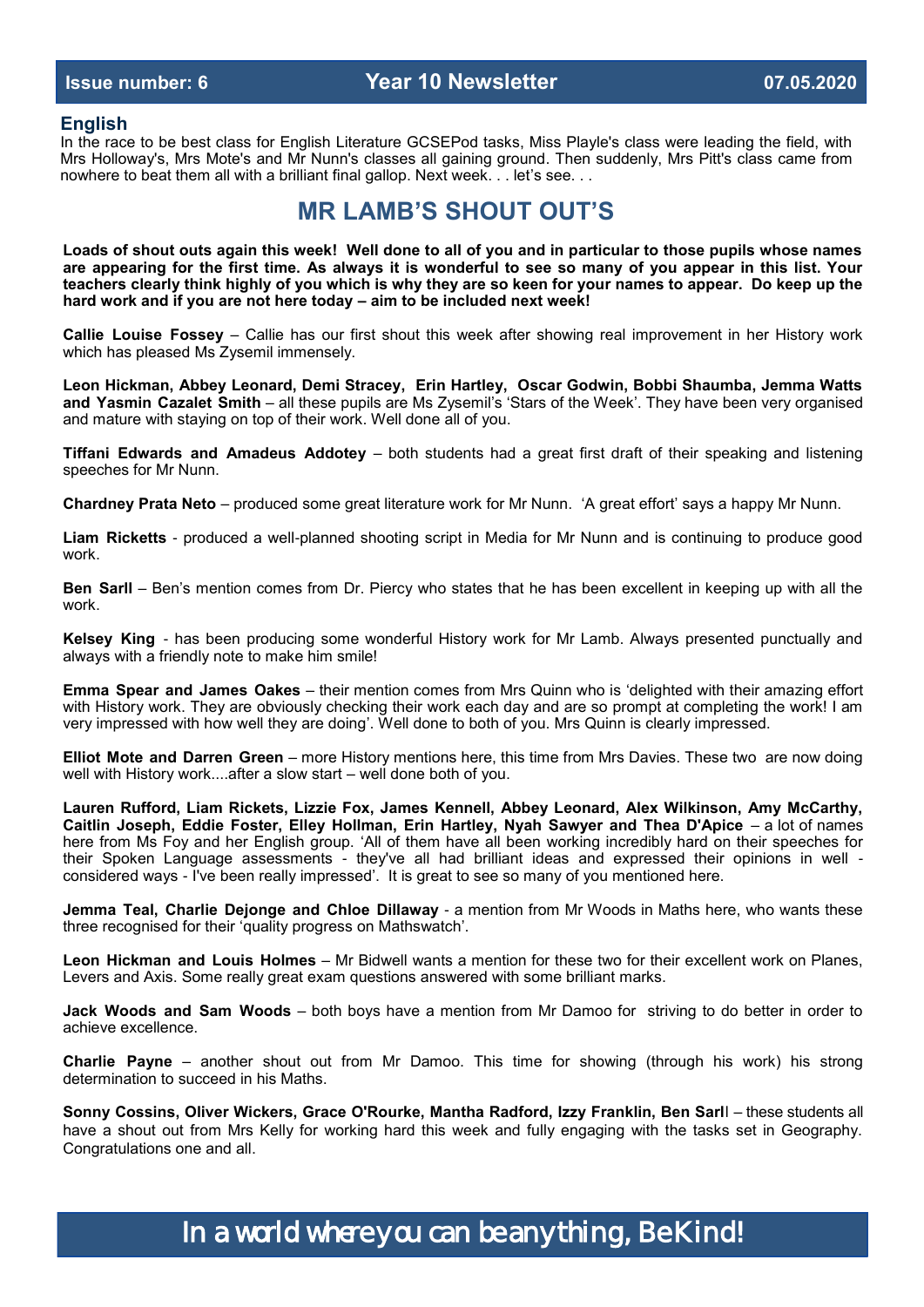**Izzy Doyle and Erin Hartley** - Mrs Kaye is delighted with these two students who both sent her their German written work very promptly. Mrs Kaye has just taken over this set so was pleased to see this kind of response. Well done.

**Lily Steen** – a mention here from Music. Ms Mace writes that Lily has an 'absolutely amazing work ethic. Every piece of work completed on time and to a good standard. Also, she communicates with me - and this is much appreciated!' Wonderful to read this comment Lily.

**Sam Sleath** - Sam has some truly amazing personal projects going on at home as regards his Music - with his Midi Glockenspiel.

**Ayishia Green** and **Callum Bloomfield** – final two for Music. Ms Mace had a really enjoyable Music morning with these two last week when she was in school.

**Mason Stracey** and **Chrsitian Ioannou** - two Geographers here who are overcoming challenges and working hard to complete some excellent work. Mr Jones is really pleased.

**Imogen Seaton-Allen** – also gets a mention after Mr Jones was very impressed to come into school to find a pile of excellent revision from Imogen. Well done you!

**Melissa Hewitt, Megan Chenery, Holly Doyle** and **Megan Lewis** – final Geography shout outs here from Mr Jones. These four young ladies consistently produce high quality work and keep in regular contact.

**James Oakes** – James has another mention, this time from Mr Tilley who is pleased to see how studious James has been during the lock down. I mirror that comment James. Well done!

**Thea D'Apice, Jake Sinclair, Jay Meloy, Shane Irwin, Sonny Cossins, James Kennell** and **Tobi Abiodun -** Mr Baker is delighted with these students who have spent so much time on SENECA and achieved some top scores.

**Amy Holt, Olivia Gewitzke** and **Tiffani Edwards** - Textiles were set the challenge of creating fashion illustrations using everyday objects. Ms Doughty was delighted with the creative ideas produced by these three pupils. **See the pictures below which reflect their work.** 

**Yasmin Cazalet-Smith, Elley Hollman, Freya Philip, Izzy Franklin, Mantha Radford, Joel Berry, Holly Doyle**  and **Abbey Leonard** - all these pupils have completed excellent work this week. 'Superstars. I am proud of them' notes Ms Bailey about these Scientists. Well done to you all.

**Lily Ash, Ermond Berisha [even though I can't open the document!], Megan Chenery, Grace O'Rourke, Emily Turnham, Mantha Radford, Louis Ince, Maddie Clements Andrew Handley, Ria Peters, Lucy Rooney, Jake Stirrat, Jack Woods** and **Sam Woods** – Wow! Mrs Pitt is clearly a happy English teacher! All these pupils have a shout out and a big well done because they have sent the first draft of their speech for the GCSE Speaking & Listening assessment. Mrs Pitt notes that there are some really interesting topics being selected. It is wonderful to see so many of you mentioned here.

**Lakeisha Richards** - gets a mention from Mrs Mote as a result of her persistence and determination to succeed.

**Grace Stacey** – also has a mention from Mrs Mote for all her hard work.

**Callum Bloomfield, Yasmin Cazalet–Smith, Isabel Doyle, Leila Lagder, Elizabeth Fox, Lakeisha Richards, Izzy Franklin, Jodie Shillito, Joel Berry, Finn Barden** - last week we included for the first time a very special mention to those ten students who are the top 10 students on the PIXL Maths app so far. There has been a big mover this week - in like a rocket at Number 1 **is Callum Bloomfield**, also **Isabel Doyle** is a big mover this week up to Number 3**. Mr Yerassimou will provide a further update next week**. Keep it up all of you!

**Emma Zeelie and Isaac Blunt** – both these pupils have a shout out from Mrs Suttun in Drama as they have both considered their design ideas for Production and created a strong starting point for their staging of the exam text 'DNA'.

**Jake Sinclair** - gets a mention from Miss Playle for such thoughtful answers on Romeo and Juliet! He even gave it a 10/10 which she was pleased to see!

**Miss Playle has also insisted on a shout out for her whole class (10Y-EN3)** who are in the **lead in completing our GCSEPod's**. 'Keep up this fantastic work. I log on eagerly to see who has been completing them and am always so happy to see your names continually pop up.' Writes an extremely proud Miss Playle. Well done!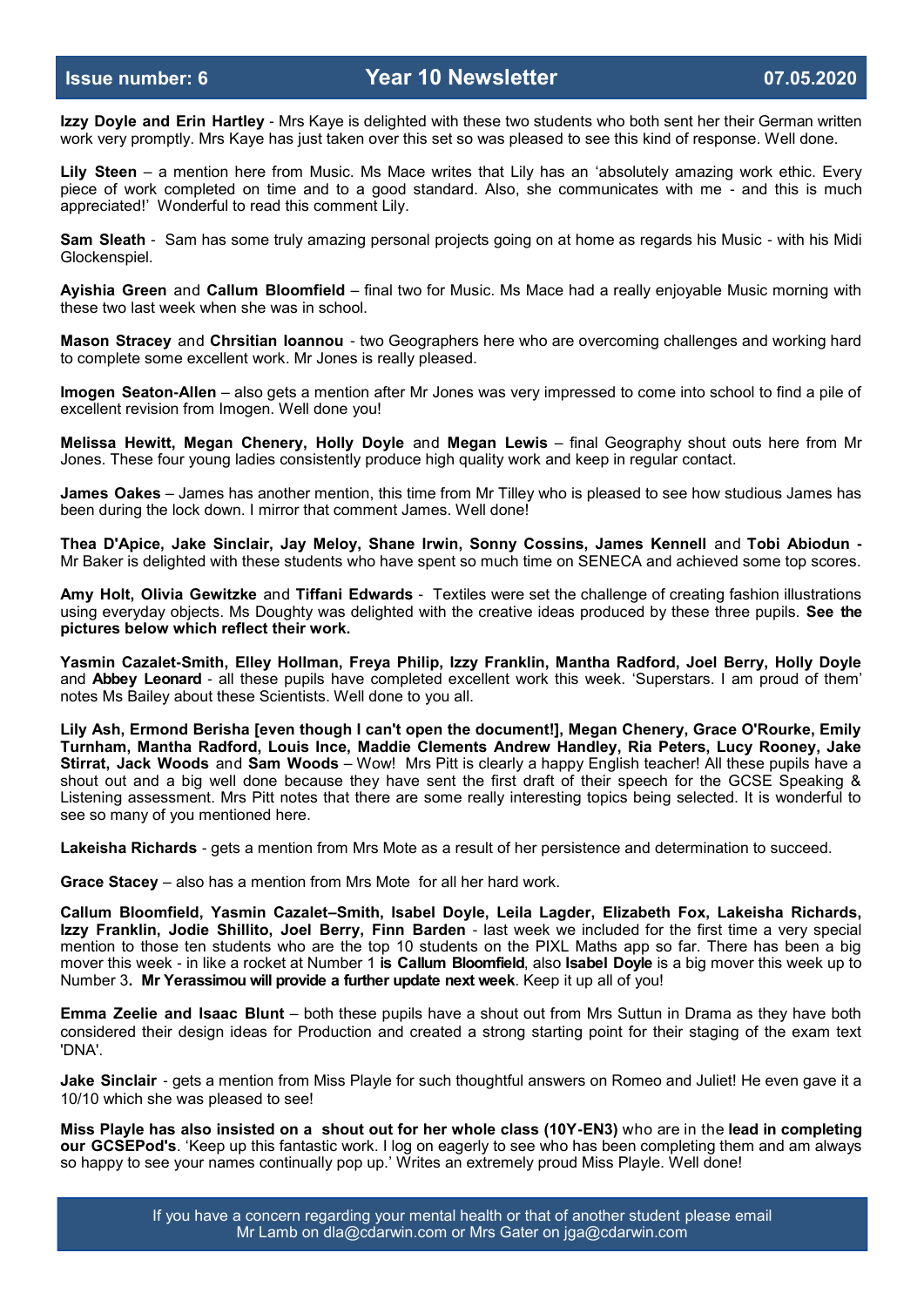**Erin Hartley** – also has a shout out for Drama as she has submitted her work exponentially quickly and to her usual high standard, 'if she were able to put on her version of DNA it would be very thrilling to watch!' notes Mrs Suttun.

**Ellie Johnson** – gets a mention for her English work which is superb and so neat! 'She has clearly taken a lot of time and put a lot of effort into the content and presentation of her work. I'm very impressed.' A great compliment from Mrs Mote.

**Morgan Cookman** – gets a special mention from Ms Bailey as he was the first to send work this week. Morgan has been working hard to try and get as much work done as possible and is appreciative of feedback on work. A conscientious student. This is lovely to see Morgan – keep it up.

**Finn Barden, Caitliln Chambers, Louis Holmes, Brody Iliffe, James Kennell, Leila Lagder, Charlie Long, Mantha Radford** and **Kirsty Hunt** – Mr Lamb is so happy with his History group. These pupils work so hard to keep up to date and ensure that every single deadline is met. They are not alone, but they deserve a mention this week. Well done to all of you!

**Gracie Greenhill, Lily Ash** and **Millie Richards** – this shout out comes from Ms Abbotts who says that Gracie, Lily and Mille have been sending in great quality work regularly - well done.

**Maddie Clements** – also has a Dance shout out as she is continuing to send good quality work. Maintaining consistency is key!

**Jess Bacon** – the recognition here comes from Mrs Holloway who is delighted with the very comprehensive notes on the plot of Romeo & Juliet - this will really help Jess to revise for the GCSE in Year 11. Delighted to see this Jess.

**Abbey Parker** - has really upped her game recently in her Dance and 'the work she is sending in is making me really happy!' "Well done Abbey" says Ms Abbotts.

**Kirsty Hunt** - is completing the online course 'Countdown 30' which is 30 days of exam question support and guidance - this will put her in great stead for Year 11! It would be great to see the other Year 10 get on board with this.

**Evie Dyer, Daisy Green and Lakeisha Richards** – the final mentions for Dance this week. These three pupils are handing in work through our team site and keeping on top of everything.

**Morgan Cookman** – Mr Archer is pleased because Morgan has produced consistently excellent, thoughtful and wellpresented PowerPoint project work for his Vocational Media coursework and exam prep.

**Yasmin Cazalet-Smith** has a shout out for Media as she has produced a wonderful mind map that interprets the brief for her online news video coursework.

**Harry and Charlie Payne** and **Laila Duffell** – have been mentioned before by Mr Archer but continue to produce super work and so have another mention!

**Liam Ricketts, Nanci-Mae Powley, Leila Lagder, Elizabeth Fox** and **Izzy Doyle** – more Maths here. All get a mention as a result of the work they are doing for Mr Yerassimou.

**Megan Lewis, Emily Alexander, Lauren Ware, Liam Ricketts, Nanci-Mae Powley, Lauren Jamieson** and **Izzy Franklin** – all these students have a mention from Mr Manchester because of the quality of their Finance work. Well done all of you.

**Izzy Franklin, Frankie Rodway, Evie Dyer, Holly Doyle, Megan Lewis, Harry Payne, Ben Sarll, Ben Seaton, Tiegan Barnes, Tobi Abiodun** and **George Sheldrick** – all these pupils are recognised by Mrs Holloway for the excellent GCSEPod work that they have been doing. Great stuff!

**Erin Hartley, Michaela Bell, Isabel Doyle, Billy Seddon, Lizzie Fox, Maddie Clements, Andrew Handley, Sam Woods, Lauren Rufford** and **Jack Woods** – all have a mention from Mrs Lussier-Foy who says that all of you are producing fantastic Science work. She wants you all to keep it up!